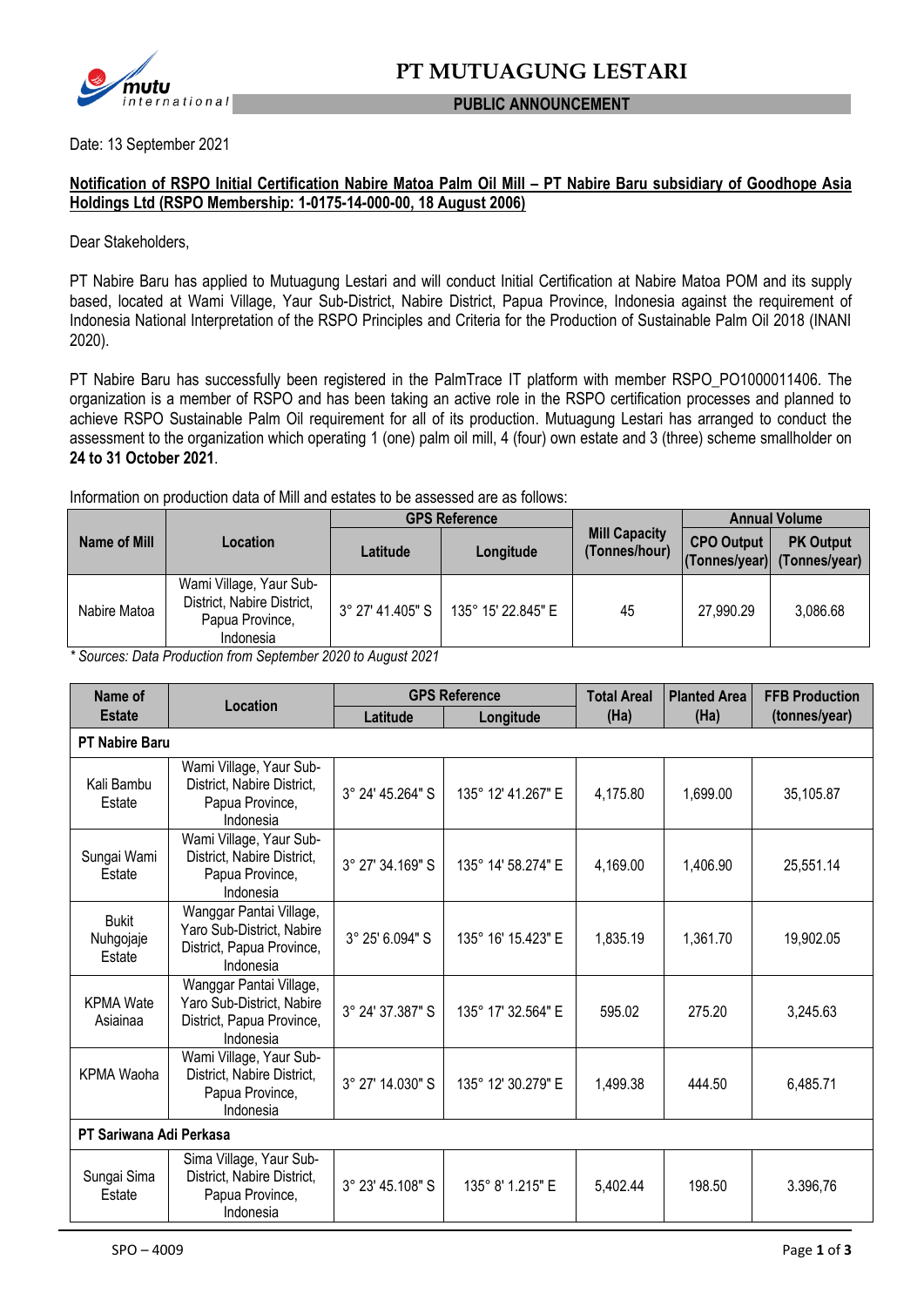

# **PT MUTUAGUNG LESTARI**

#### **PUBLIC ANNOUNCEMENT**

| <b>KPMA</b><br>Sarakwari &<br>Koroba | Sima Village, Yaur Sub-<br>District, Nabire District,<br>Papua Province | 3° 24' 0.917" S | 135° 8' 52.343" E | 885.24   | 309.90    | 5,146.02 |
|--------------------------------------|-------------------------------------------------------------------------|-----------------|-------------------|----------|-----------|----------|
| Total                                |                                                                         |                 | 18,561.65         | 5.695.70 | 98,833.18 |          |

*\* Sources: Data Production from September 2020 to August 2021*

Goodhope was incorporated and registered in Singapore in 2008. Goodhope business is Plantation, Oils and Fats Sectors of Carson Cumberbatch PLC (Ultimate parent) incorporated in Sri Lanka and listed on the Colombo Stock Exchange. Goodhope group operate three business segments Oil palm plantations, edible oils & Fats, Business system and services.

PT Nabire Baru has undergone the NPP Notification process published on the RSPO Website (PT NB 17 April 2020).

The RaCP process is ongoing at the RSPO. Compensation Plan (CP) and Remediation Plan (RP) Have been submitted to the RSPO and are in the process of being revised by the RaCP Panel, to obtain CP Endorsement and RP Approval. The Last Revised Date sent back to the RSPO is 23 August 2021.

PT Mutuagung Lestari, is also known Mutu Certification International (MUTU), and has started as inspection, laboratory, and Certification body since 1990. As a private national company and supported with highly committed professionals, MUTU has gained recognition nationally and internationally. Since June 2003, MUTU has received recognition from the Ministry of Agriculture, Forestry, and Fishery of Japan (MAFF) as registered overseas certification body (ROCB). MUTU certify and mark products with Japan agriculture standard (JAS) covering Indonesia, Myanmar, Cambodia, Malaysia, Vietnam, Timor Leste, Philippines, Papua New Guinea and China. MUTU is the first ROCB in Asia. National Accreditation Committee has accredited MUTU as Quality Management System certification body (ISO 9001:2015) and Environmental Management System certification body (ISO 14001:2015). Indonesia Ecolabelling Institute (LEI) has also accredited MUTU as Sustainable Forest Management System certification body, Certification Body of Indonesian Sustainable Palm Oil (ISPO), Since March 2014, MUTU has been accredited by ASI (Accreditation Services International) as a RSPO certification body.

The auditor team for the certification assessment will be led of **Moh Arif Yusni** and other team auditor from PT Mutuagung Lestari, consist of:

| <b>Audit Team</b>  | Role/ Area of<br><b>Requirement</b>                     | <b>Qualification and Experience</b>                                                                                                                                                                                                                                                                                                                                                                                                                                                                                                                                                                                                                                   |  |
|--------------------|---------------------------------------------------------|-----------------------------------------------------------------------------------------------------------------------------------------------------------------------------------------------------------------------------------------------------------------------------------------------------------------------------------------------------------------------------------------------------------------------------------------------------------------------------------------------------------------------------------------------------------------------------------------------------------------------------------------------------------------------|--|
| Moh Arif Yusni     | Legal, Social, TBP and<br><b>Partial Certification</b>  | Indonesian citizen. Bachelor of Agriculture, majoring in Plant<br>Protection. He has working experience at Oil Palm Plantation Company<br>in Indonesia. Has attended several trainings, i.e.: ISO 19011, ISO 9001;<br>ISO 14001, SA 8000, RSPO lead auditor, ISPO lead auditor, OHS<br>expert, OHS auditor based on National Government No. 50/2012,<br>SCCS, etc. Has conducting ISPO, RSPO and MSPO audit since 2012<br>with expertise on best management practices for estate and mill,<br>legality, worker welfare, safety, social, environment, conservation,<br>transparency, long term economic management plan and supply chain<br>for palm oil mill aspects. |  |
| Afiffuddin         | <b>Best Management</b><br>Practices and Supply<br>Chain | Indonesian citizen, Diploma III majoring Palm Oil Plantation, Bogor<br>Agricultural University. He has working experience at Oil Palm<br>Plantation Company in Indonesia. The training has followed trainings<br>namely: Basic Plantation Management Program, Auditor Training<br>ISPO, Training of RSPO lead auditor, OHS General Expert, OHS<br>System Management based on PP 50 2012 and Management System<br>Certification (ISO 9001-2015/SNI 19011-9001:2015) ISO 17021, ISO<br>17065, SA 8000, RSPO SCCS. He has been conducted audit on ISPO<br>and RSPO scheme since year of 2016.                                                                            |  |
| Radytio Puspanjana | Environmental, GHG &<br><b>HCV</b>                      | Indonesian Citizen. Bachelor of agriculture, majoring in Soil Science.<br>Agriculture Faculty. The training has followed are Survey and Mapping<br>(GIS) Training which was held by National GMIT, ISPO, ISO 9001/2008<br>ISO 14001/2004, IHT Geospatial Information System, IHT High                                                                                                                                                                                                                                                                                                                                                                                 |  |